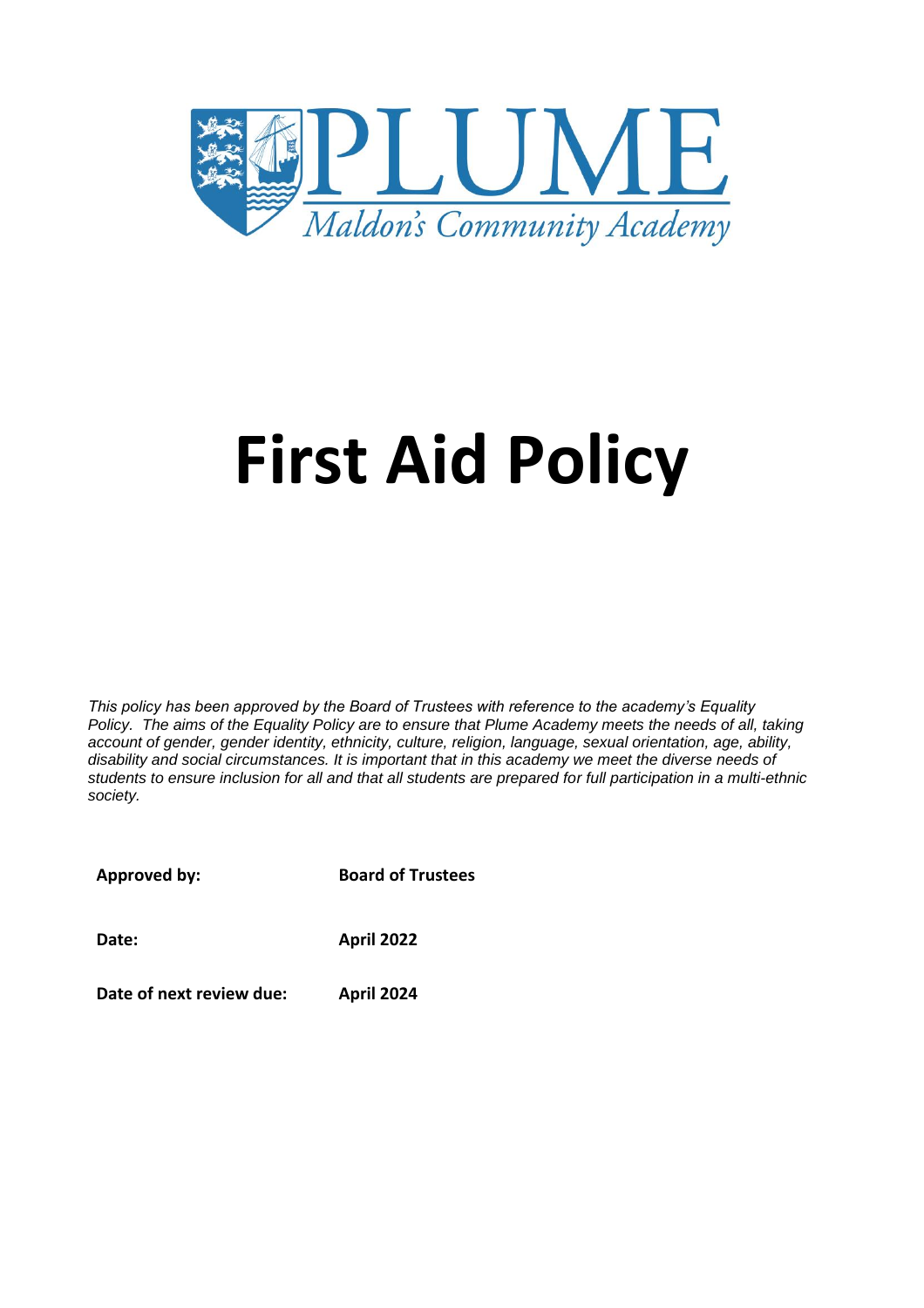# **Contents**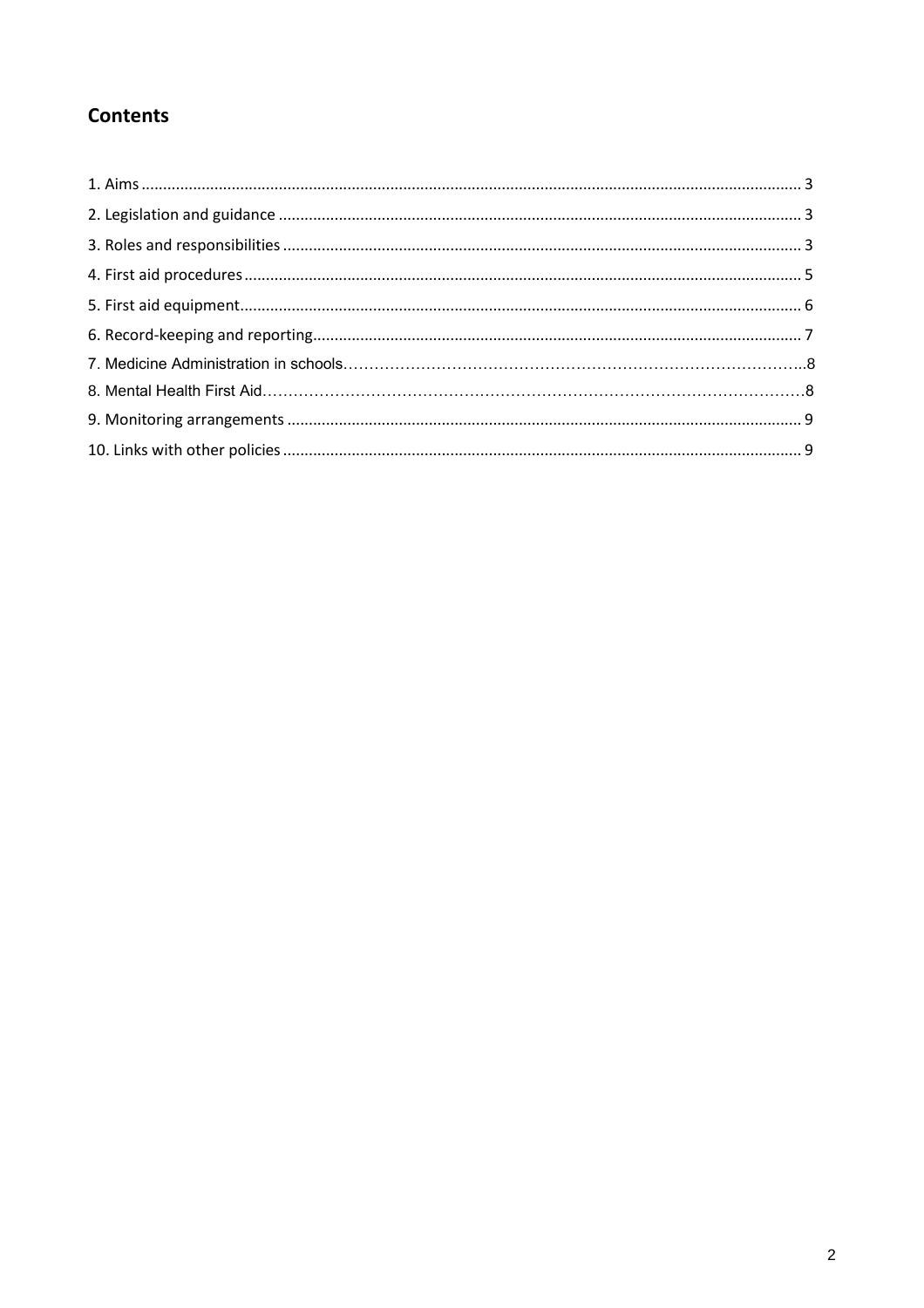# **1. Aims**

The aims of the policy are to:

Ensure the health and safety of all staff, students and visitors (please note that in times of crisis, the Health and Safety Executive may produce additional advice relating to first aid that the academy will respond to accordingly. Where appropriate, additional appendix or policies may be used in addition to this policy).

Ensure that staff and trustees are aware of their responsibilities with regards to health and safety

Provide a framework for responding to an incident with an outline of how outcomes will be recorded and reported.

# **2. Legislation and guidance**

This policy is based on advice from the Department for Education on [first aid in schools](https://www.gov.uk/government/publications/first-aid-in-schools) and health and [safety in schools,](https://www.gov.uk/government/publications/health-and-safety-advice-for-schools) and the following legislation:

- [The Health and Safety \(First Aid\) Regulations 1981,](http://www.legislation.gov.uk/uksi/1981/917/regulation/3/made) which state that employers must provide adequate and appropriate equipment and facilities to enable first aid to be administered to employees, and qualified first aid personnel
- Health and Safety at Work etc. Act 1974 and associated regulations [\(https://www.legislation.gov.uk/ukpga/1974/37/contents\)](https://www.legislation.gov.uk/ukpga/1974/37/contents)
- [The Management of Health and Safety at Work Regulations 1992,](http://www.legislation.gov.uk/uksi/1992/2051/regulation/3/made) which require employers to make an assessment of the risks to the health and safety of their employees
- [The Management of Health and Safety at Work Regulations 1999,](http://www.legislation.gov.uk/uksi/1999/3242/contents/made) which require employers to carry out risk assessments, make arrangements to implement necessary measures, and arrange for appropriate information and training
- School Premises (England) Regulations 2012 [\(https://legislation.gov.uk/uksi/2012/1943/contents/made\)](https://legislation.gov.uk/uksi/2012/1943/contents/made)
- [The Reporting of Injuries, Diseases and Dangerous Occurrences Regulations](http://www.legislation.gov.uk/uksi/2013/1471/schedule/1/paragraph/1/made) (RIDDOR) 2013, which state that some accidents must be reported to the Health and Safety Executive (HSE), and set out the timeframe for this and how long records of such accidents must be kept
- [Social Security \(Claims and Payments\) Regulations 1979,](http://www.legislation.gov.uk/uksi/1979/628) which set out rules on the retention of accident records
- The Education [\(Independent School Standards\) Regulations 2014,](http://www.legislation.gov.uk/uksi/2014/3283/schedule/made) which require that suitable space is provided to cater for the medical and therapy needs of students
- First Aid in schools, early years and further education 2022 [\(https://www.gov.uk/government/publications/first-aid-in-schools/first-aid-in-schools-early-years](https://www.gov.uk/government/publications/first-aid-in-schools/first-aid-in-schools-early-years-and-further-education)[and-further-education\)](https://www.gov.uk/government/publications/first-aid-in-schools/first-aid-in-schools-early-years-and-further-education)

This policy complies with our funding agreement and articles of association.

#### **3. Roles and responsibilities**

#### **3.1 Appointed person(s) and first aiders**

The academy has appointed staff who are responsible for:

- taking charge when someone is injured or becomes ill
- ensuring there is an adequate supply of medical materials in first aid kits, and replenishing the contents of these kits
- ensuring that an ambulance or other medical professional help is summoned when appropriate.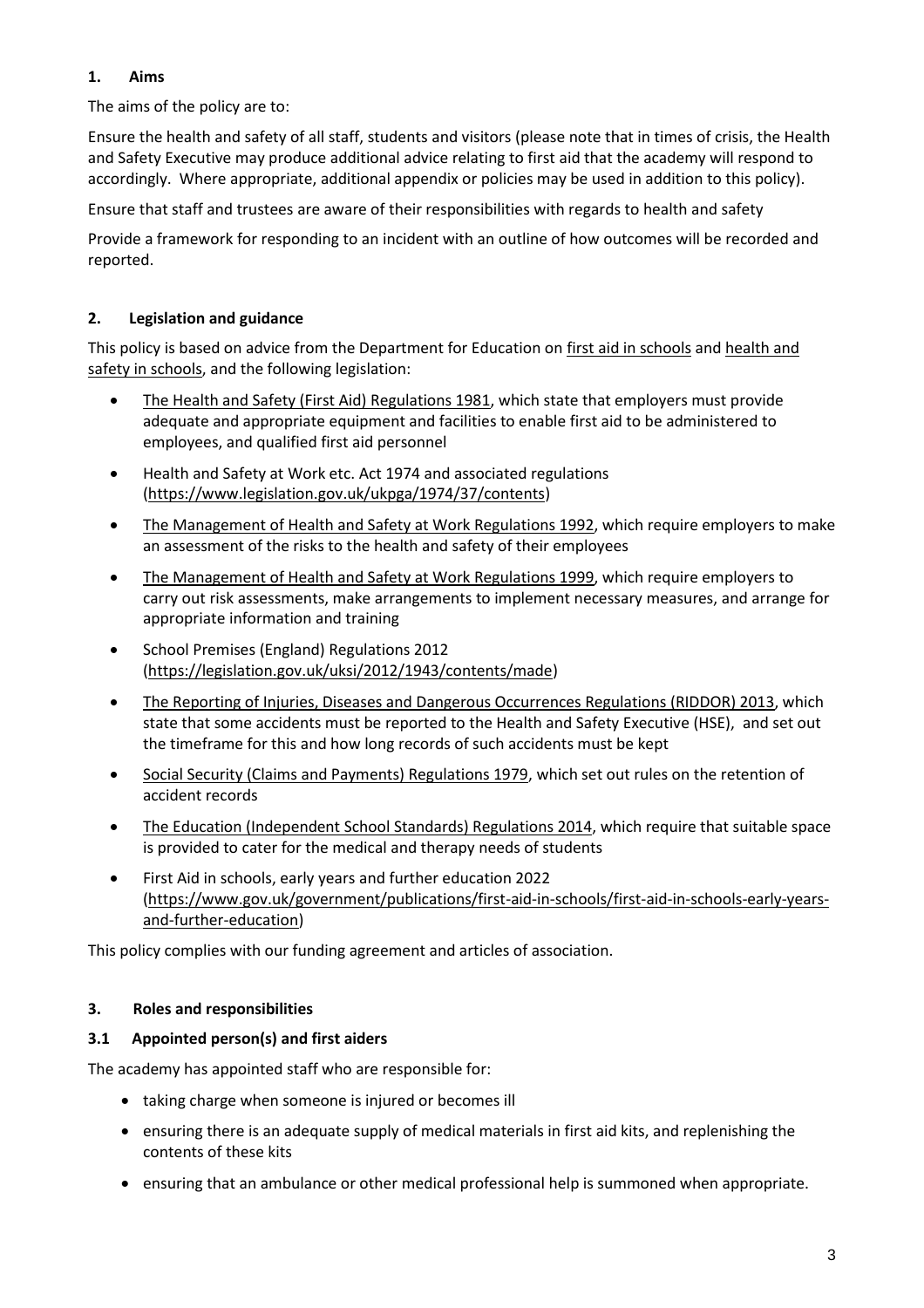- ensuring that any medicines or medical equipment is safely stored and labelled ready for students to self-administer at agreed times, following our Plume parental permission slip completion.
- ensure that IHCPs and Plume Mini-Care Plans are fully completed and monitored according to the

First aiders are trained and qualified to carry out the role (see section 7) and are responsible for:

- acting as first responders to any incidents; they will assess the situation where there is an injured or ill person, and provide immediate and appropriate treatment
- sending students home to recover, where necessary
- filling in an accident report on the same day, or as soon as is reasonably practicable, after an incident
- keeping their contact details up to date.

The academy keeps an up to date record of first aiders. Their names will also be displayed prominently around the academy.

#### **3.2 The Board of Trustees**

The Board of Trustees has ultimate responsibility for health and safety matters in the academy, but delegates operational matters and day-to-day tasks to the Executive Principal and staff members.

#### **3.4 The Executive Principal**

The Executive Principal (with the support of the Campus Leads) is responsible for the implementation of this policy, including:

- ensuring that an appropriate number of first aid trained staff are present in the academy at all times
- ensuring that first aiders have an appropriate qualification, keep training up to date and remain competent to perform their role
- ensuring all staff are aware of first aid procedures
- ensuring appropriate risk assessments are completed and appropriate measures are put in place
- undertaking, or ensuring that managers undertake, risk assessments, as appropriate, and that appropriate measures are put in place
- ensuring that adequate space is available for catering to the medical needs of students
- reporting specified incidents to the Health and Safety Executive when necessary (see section 6).

#### **3.5 Staff**

Whilst an up-to-date first aider's list will be shared with staff, any member of staff may be expected to use their best endeavours at all times, especially in emergencies, to ensure that students' welfare remains paramount. Staff would be expected to assist as best they can, similar to how a parent may act towards their child, in cases of emergency.

Staff are responsible for:

- ensuring they follow first aid procedures
- ensuring they know who the first aiders in the academy are
- completing accident reports for all incidents they attend to
- informing the Executive Principal or their line manager of any specific health conditions or first aid needs.

#### **3.6 Students**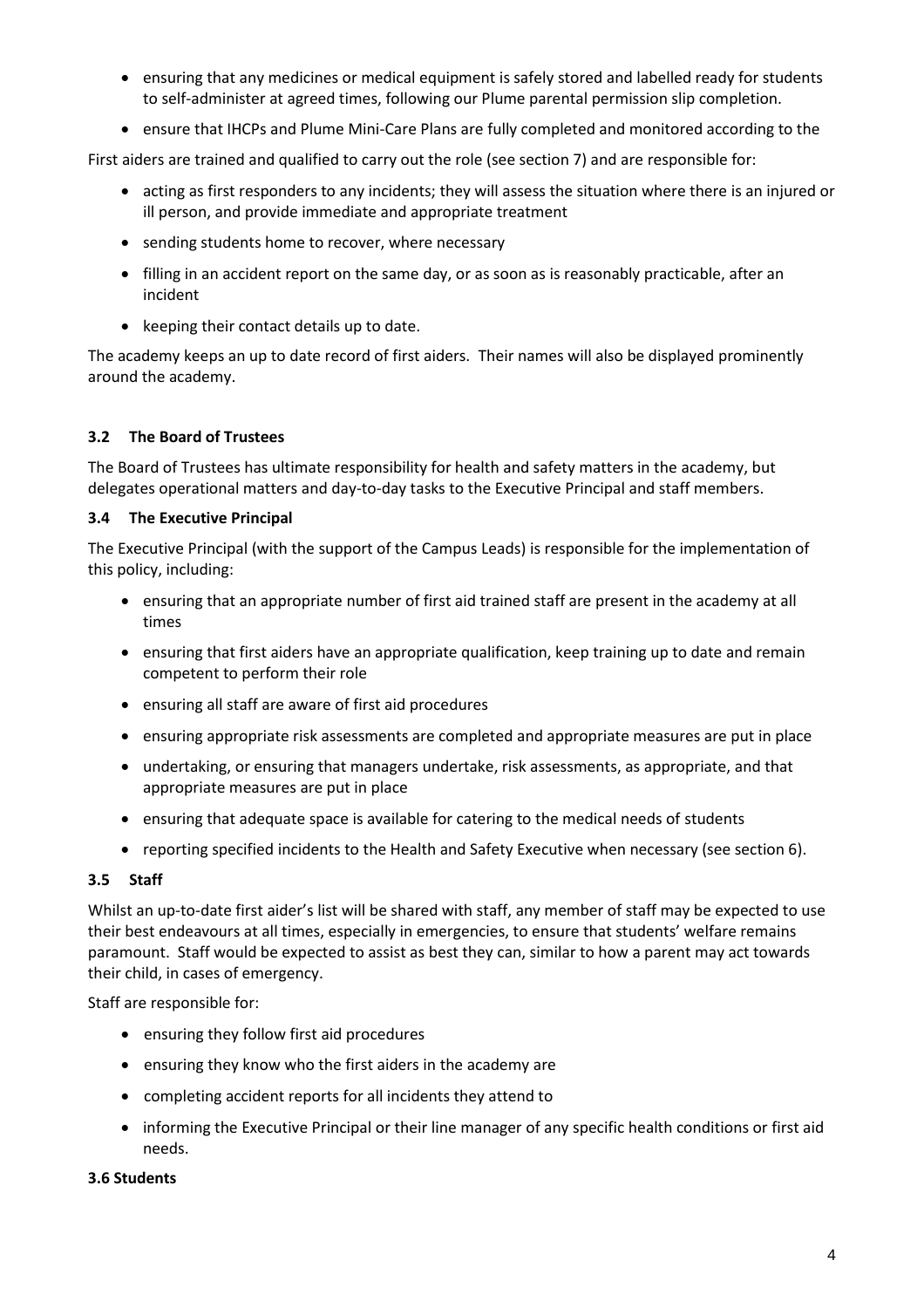Students are also encouraged to be responsible and safety conscious citizens. Students therefore, as per Department of Education's statutory guidance,

[\(https://www.gov.uk/government/publications/relationships-education-relationships-and-sex-education](https://www.gov.uk/government/publications/relationships-education-relationships-and-sex-education-rse-and-health-education)[rse-and-health-education\)](https://www.gov.uk/government/publications/relationships-education-relationships-and-sex-education-rse-and-health-education), will receive Personal Development lessons and experiences in which they are taught key First Aid advice and tips.

# **3.7 Parents**

Parents are expected to continue to support the academy and their child by ensuring that First Aid matters are communicated through the correct channels and that students are encouraged to seek the correct support from staff, further build on their understanding of first aid that they have learnt in their early year's education. All first aid matters should come through the first aid team on the relevant site, via the main receptions.

Whilst students will not be expected to deliver first aid to other students in the academy, they will be expected to administer their own medication, in the first aid allocated areas, having had the relevant form completed by a parent and accepted by the first aid administrator, with details of medicines, dosage, times and any other relevant guidance. Where students will require help with administration or care, a specific and legally recognised care plan (IHCP or EHCP) will be in place. Please see further details of EHCPs, IHCPs, Mini-Care Plans in the Plume SEND Medical Care Needs Policy

[\(https://www.plume.essex.sch.uk/\\_files/ugd/03a94d\\_c552935662d0443c86b7af861e9b62ee.pdf\)](https://www.plume.essex.sch.uk/_files/ugd/03a94d_c552935662d0443c86b7af861e9b62ee.pdf)

# **4. First aid procedures**

#### **4.1 In-school procedures**

In the event of an accident resulting in injury:

- the closest member of staff present will assess the seriousness of the injury and seek the assistance of a qualified first aider, if appropriate, who will provide the required first aid treatment
- the first aider, if called, will assess the injury and decide if further assistance is needed from a colleague or the emergency services. They will remain on scene until help arrives
- the first aider will also decide whether the injured person should be moved or placed in a recovery position
- if the first aider judges that a student is too unwell to remain in the academy, parents or carers will be contacted and asked to collect their child. Upon their arrival, the first aider will recommend next steps to the parents or carers
- If emergency services are called, a member of staff will contact parents or carers immediately
- the member of staff will complete an accident report form on the same day or as soon as is reasonably practical after an incident resulting in an injury.

#### **4.2 Off-site procedures**

When taking students off the premises, staff will ensure they always have the following:

- a school mobile phone
- a portable first aid kit
- information about the specific medical needs of students and any relevant medicinal support that has been provided by the parent
- parents' and carers' contact details

Risk assessments will be completed by the responsible member of staff prior to any educational visit that necessitates taking students off school premises.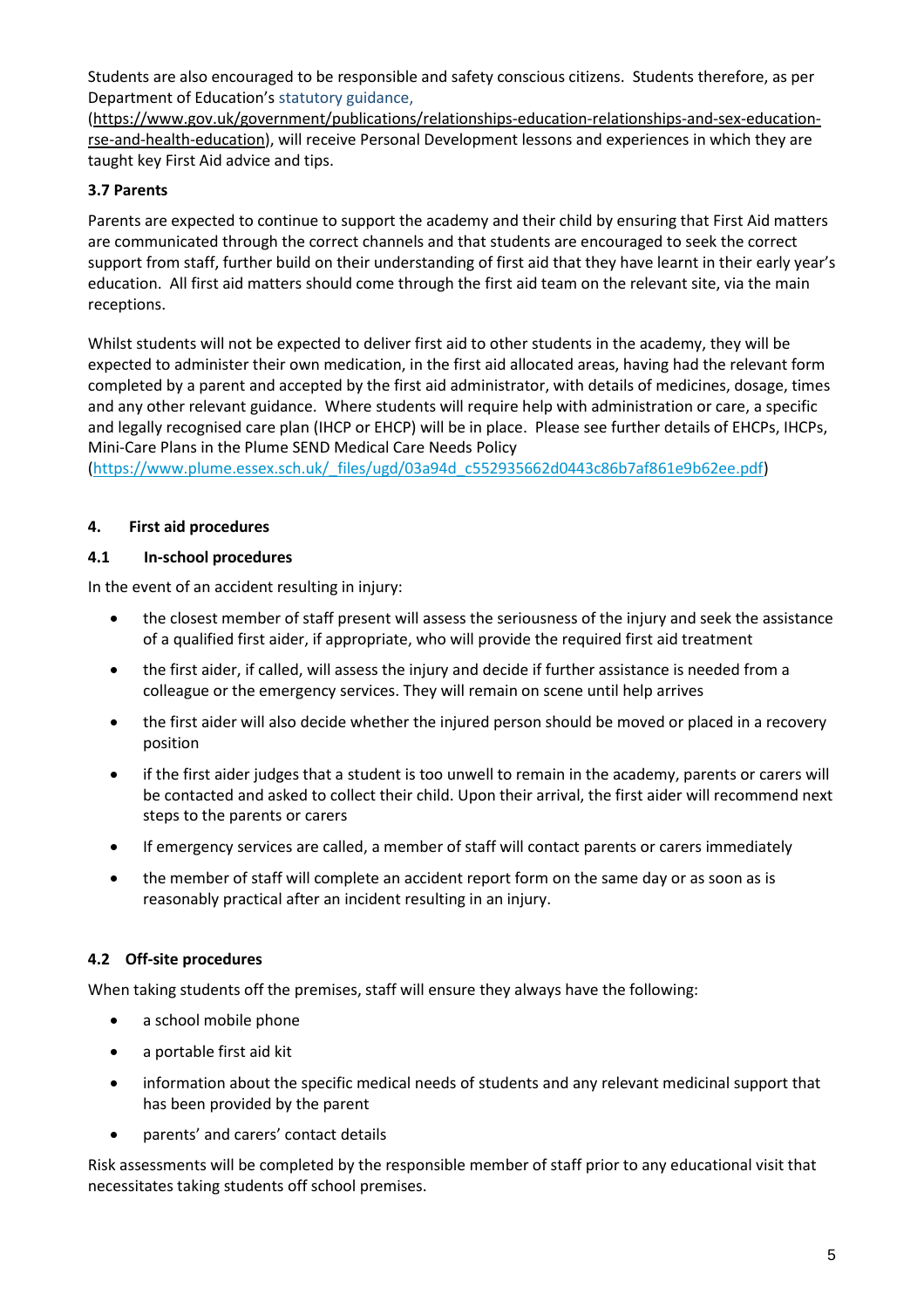There will always be at least one first aider on school trips and visits.

#### **5. First aid equipment**

A typical first aid kit in our academy will include the following:

- a leaflet with general first aid advice
- regular and large bandages
- eye pad bandages
- triangular bandages
- adhesive tape
- safety pins
- disposable gloves
- antiseptic wipes
- plasters of assorted sizes
- **•** scissors
- cold compresses
- antiseptic hand gel
- burns dressings

No medication is kept in first aid kits.

First aid kits are stored in:

- the medical room at both campuses
- Fambridge Road Reception
- the kitchens at both campuses
- the site offices at both campuses
- faculty offices at both campuses where practical lessons take place.

An annual review takes place of the first aid kits to ensure equipment is in date and a record is kept.

#### **Defibrillators**

Whilst it is not a legal requirement for schools and places of work to store defibrillators, Plume Academy have made the decision to position defibrillators in appropriate locations on each site in case of an emergency where it is required. As part of the Level 3 First Aid Training At Work, staff are taught how and when to use this equipment.

#### **6. Record-keeping and reporting**

#### **6.1 First aid and accident recording**

- all accidents should be reported on the software platform 'Handsam' and will be completed by the first aider/relevant member of staff on the same day or as soon as possible after an incident resulting in an injury.
- as much detail as possible should be supplied when reporting an accident. This should include dates, times, locations, names of injured or ill persons, name of person logging the information,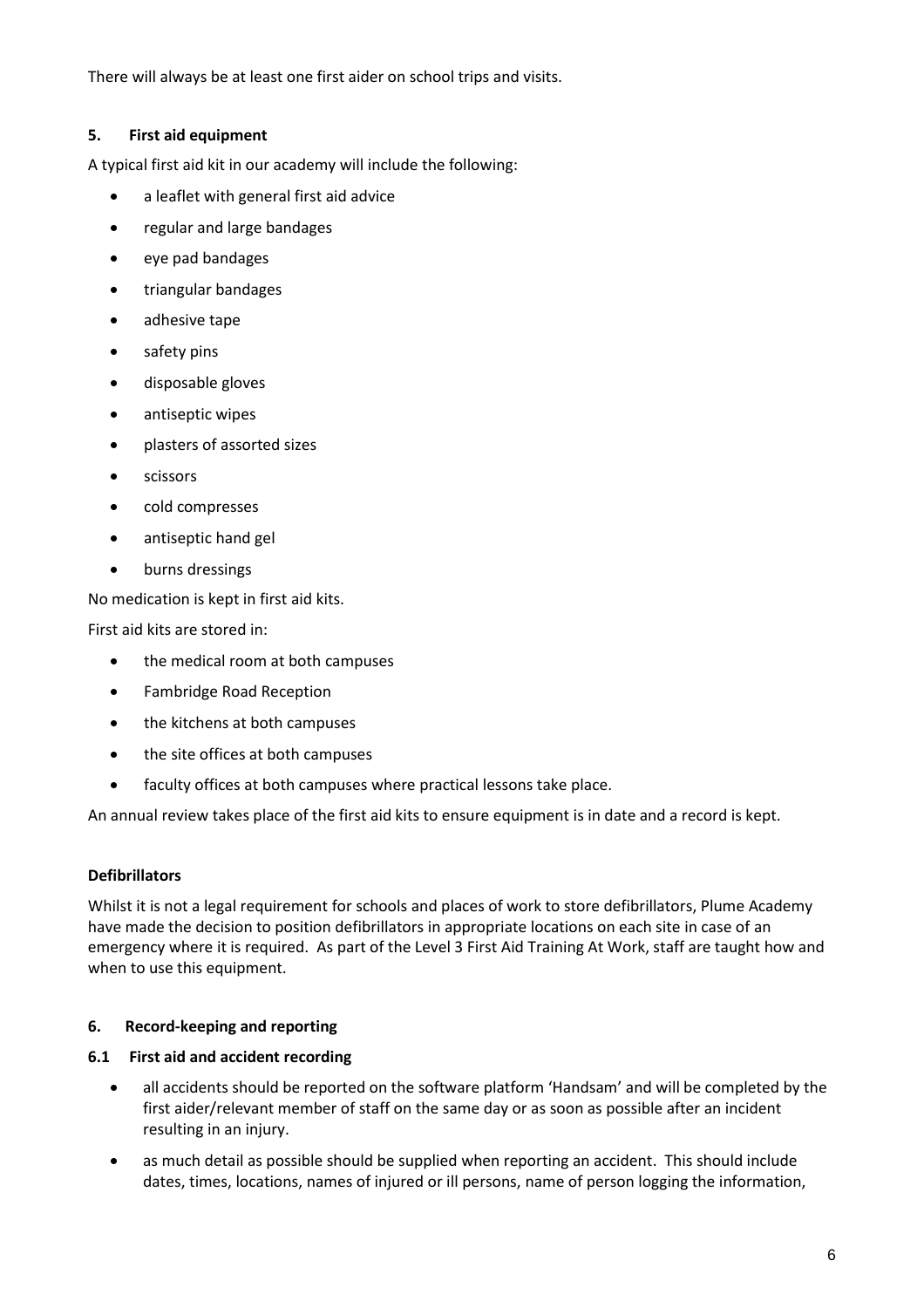details of the injury/illness, details of first aid given and what happened immediately after the incident.

 records held in the first aid and accident book will be retained by the school for a minimum of 3 years, in accordance with regulation 25 of the Social Security (Claims and Payments) Regulations 1979, and then securely disposed of.

# **6.2 Reporting to the HSE**

The Director of Finance & Estates will keep a record of any accident, which results in a reportable injury, disease, or dangerous occurrence as defined in the RIDDOR 2013 legislation (regulations 4, 5, 6 and 7).

The Director of Finance & Estates will report these to the Health and Safety Executive as soon as is reasonably practicable and in any event within 10 days of the incident.

Reportable injuries, diseases or dangerous occurrences include:

- death
- specified injuries, which are:
	- o fractures, other than to fingers, thumbs and toes
	- o amputations
	- o any injury likely to lead to permanent loss of sight or reduction in sight
	- o any crush injury to the head or torso causing damage to the brain or internal organs
	- o serious burns (including scalding)
	- o any scalping requiring hospital treatment
	- o any loss of consciousness caused by head injury or asphyxia
	- o any other injury arising from working in an enclosed space which leads to hypothermia or heat-induced illness, or requires resuscitation or admittance to hospital for more than 24 hours
	- injuries where an employee is away from work or unable to perform their normal work duties for more than seven consecutive days (not including the day of the incident)
	- where an accident leads to someone being taken to hospital
- near-miss events that do not result in an injury, but could have done. Examples of near-miss events relevant to schools include, but are not limited to:
	- o the collapse or failure of load-bearing parts of lifts and lifting equipment
	- $\circ$  the accidental release of a biological agent likely to cause severe human illness
	- o the accidental release or escape of any substance that may cause a serious injury or damage to health
	- o an electrical short circuit or overload causing a fire or explosion

Information on how to make a RIDDOR report is available here:

[How to make a RIDDOR report, HSE](http://www.hse.gov.uk/riddor/report.htm) <http://www.hse.gov.uk/riddor/report.htm>

#### **7. Medicine administration in schools**

First aid training and work at Plume does not include giving tablet or medicines. The only exception is when aspirin is used as first aid a casualty (over the age of 16) who is believed to be suffering a heart attack or when an epi-pen is specified on an approved Individual Health Care Plan.